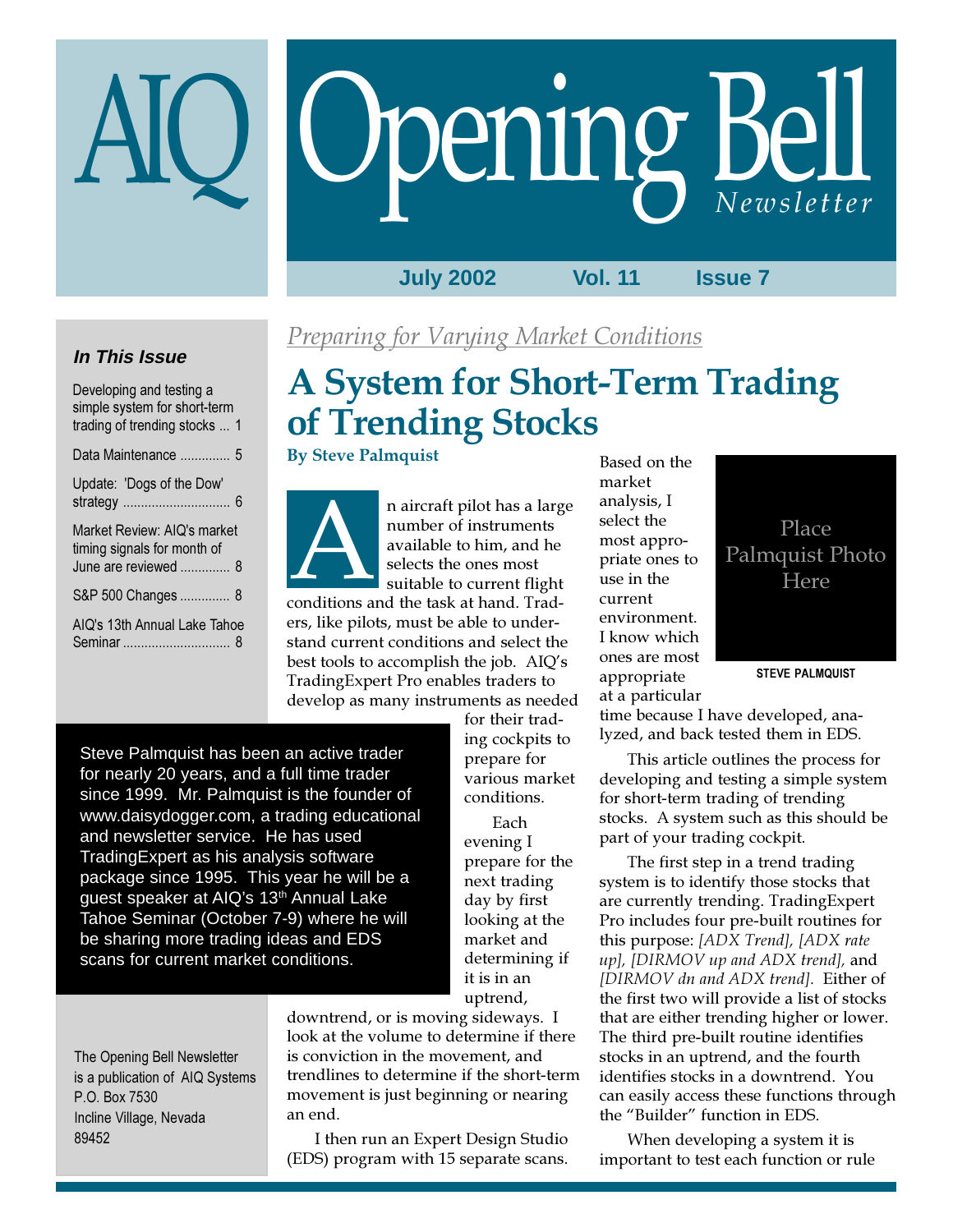#### AIQ Opening Bell July 2002

Running a scan with an EDS rule along the way by running reports that are designed to verify that the rule is doing what you expect. that combines the DIRMOV up and ADX trend routines identified 45 stocks in my 1,800 stock database that were in clear uptrends.

The next step in the system is to define an entry point. For trading uptrending stocks, the entry may be defined using trendlines, Fibonacci retracement, or simple pullbacks. Each approach can be traded profitably and should be examined as part of the process of developing different tools for the trading cockpit.

For this system, we will first look for brief pullbacks in a strong upward trend. We shall define a pullback as three or more lower highs occurring on consecutive days.

The entry point is when the three-day descending trendline is broken by a higher high. Figure 1 shows Countrywide Credit (CCR) in a strong uptrend in March and early April 2002. When a pullback occurs we wait to see three consecutive lower highs and then enter a position when CCR rises above the previous day's high, as shown by the

! Section 1: Identify Up Trending Stocks





up arrow in Figure 1.

In order to build our system, we need to create an EDS rule that defines the entry point we are looking for. We first look for lower highs in the three days preceding the current day, and then look at the current day to see if the high exceeds the high of the prior day. The EDS code that looks for a three-day pullback is listed in the second section of **Figure 2**. This code is a simple application of the EDS "Val" function.

The *set up* for the trade is to find an uptrending stock that has retraced with at least three days of lower highs. The *entry* is triggered when the stock moves above the previous day's high as shown by the up arrow in Figure 1.

The EDS code for the entry is shown in the fourth section of Figure 2. The rule, Entry, constitutes the first pass of our trading system for trending stocks and is ready for back testing and analysis.

Prior to doing any back testing, it is important to run a check on your database to look for price spikes or zero volume days. You can do this by running the EDS screen Pricecheck.eds, which is found in EDS Strategies/Data maintenance strategies in your WinTes32 folder. If this EDS screen finds stocks that are suspect, add them to a list and reload their history.

! The following four lines are from the [DIRMOV up and ADX trend] prebuilt routine badadx if [adx]<25. bad5day if ScanAny(badadx,5). ADXup if  $Slope([adx], 5) > 0$  and not bad5day. DIRMOVup if ADXup and [DirMov]>0. ! Section 2: Identify a series of lower highs in the three days prior to today LHToday if  $[high] < Val([high],1)$ . LHYesterday if Val([High],1) < Val([High],2). LH2DaysAgo if Val([High],2) < Val([High],3). LH3DaysAgo if Val([High],3) < Val([High],4). ThreeLowerHighs if LHYesterday and LH2DaysAgo and LH3DaysAgo. ! Section 3: Setup is an up trending stock with three days of lower highs. Setup if DIRMOVup and ThreeLowerHighs. ! Section 4: Entry if stock meets the set up and triggers by moving above yesterdays high. PriceVolumeFilter if [close]>10 and [Volume ESA]>2000. Trigger if [high] > Val( [high],1).

Entry if Trigger and Setup and PriceVolumeFilter.

**Figure 2.** First cut at the EDS routine for a system to trade trending stocks.

2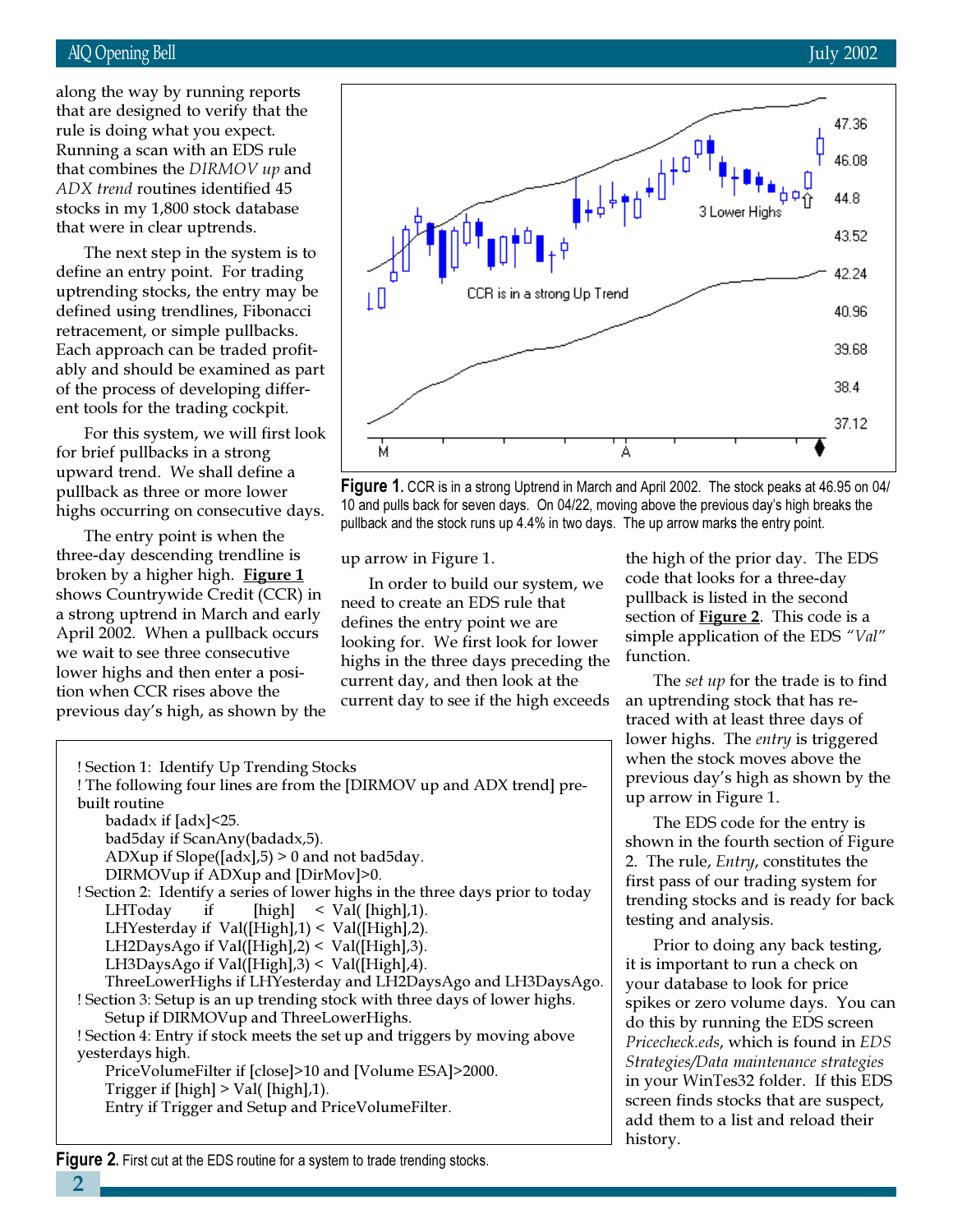Someone once told me: "you navigate by the North Star, but you don't expect to get there." Back testing should be viewed in much the same way. It can give you a good indication of whether or not a trading idea is worth pursuing, and it provides an excellent tool for improving systems. However, it does not guarantee that your system will make a certain return or yield a given percentage of winners.

When starting out with a new system, I run a quick test over the past year using the default position opening price (next day's opening price), and a fixed two-day holding period. I refer to these conditions as the standard test.

I use the standard test to get a quick read on whether or not the system is finding stocks that are ready to move. Once a system shows promise on the standard test, I explore possible improvements and look at the effect of different stop loss strategies.

The results from back testing the rule, Entry, are not very impressive as can be seen in **Figure 3**. The  $4\%$ ROI compares favorably to the 15% loss shown by the SPX during the one year test period, but the Reward/Risk Ratio is too close to one, and 548 total trades doesn't give much room to work on improving results. When developing trading systems you often find, as in this case, that the first approach needs to be modified.

Given that the DIRMOV up and ADX trend pre-built routines only identified 45 out of 1,800 stocks in my database as being in uptrends, a logical place to start improving the scan is by using a different approach to defining an uptrend. Stocks in an uptrend usually have upward sloping moving averages and closing prices that are frequently above the 200-day moving average. Another characteristic of stocks in an uptrend is that the prices today are higher than they were a month ago.

| opening bell eds Entry                                                                                           |          |            |            |            |
|------------------------------------------------------------------------------------------------------------------|----------|------------|------------|------------|
|                                                                                                                  |          | Winners    | Losers     | Neutral    |
| Number of trades in test:                                                                                        |          | ---------- | ========== | ---------- |
|                                                                                                                  | 548<br>2 | 276<br>2   | 257<br>2   | 15<br>2    |
| Average periods per trade:                                                                                       |          |            |            |            |
| Maximum Profit/Loss:                                                                                             |          | 27.61%     | (17.01)%   |            |
| Average Drawdown:                                                                                                | (1.75)%  | (0.28)%    | (3.43)%    |            |
| Average Profit/Loss:                                                                                             | 0.03%    | 2.96%      | (3.11)%    |            |
| Average SPX Profit/Loss:                                                                                         | (0.10)%  | 0.02%      | (0.23)%    |            |
|                                                                                                                  |          |            |            |            |
| Probability:                                                                                                     |          | 50.36%     | 46.90%     |            |
| Average Annual ROI:                                                                                              | 4.04%    | 367.58%    | (425.49)%  |            |
| Annual SPX (Buy & Hold):                                                                                         | (15.39)% |            |            |            |
|                                                                                                                  |          |            |            |            |
| Reward/Risk Ratio:                                                                                               | 1.02     |            |            |            |
|                                                                                                                  |          |            |            |            |
| Start test date:                                                                                                 | 06/01/01 |            |            |            |
| End test date:                                                                                                   | 05/30/02 |            |            |            |
|                                                                                                                  |          |            |            |            |
| <b>Pricing Summary</b><br>Entry price: [Open]<br>Exit price: [Open]<br><b>Exit Summary</b><br>Hold for 2 periods |          |            |            |            |
|                                                                                                                  |          |            |            |            |

**Figure 3.** Back test results for the Rule, *Entry*, are disappointing and imply changes need to be made to the system.

The EDS code for this new approach to finding uptrending stocks is shown below.

The first three lines define the 200, 50, and 20-day moving averages as having positive slopes. The

fourth line requires that all three moving averages have a positive slope and the close is above the 200-day average. The fifth line adds

the requirement that the close is higher than the close a month ago. The final rule, Entry2, represents the pullback in an uptrending stock with entry triggered and is the system that we want to test.

Up200 if Slope([LT MA],20) >0. Up50 if Slope([IT MA],20) >0. Up20 if Slope([ST MA],20) >0.

UptrendMA if Up200 and Up50 and Up20 and [close]> [LT MA]. UptrendMAclose if UptrendMA and [close] > val( [close],20). ! This works

Setup2 if UptrendMAclose and ThreeLowerHighs.

#### Entry2 if Setup2 and Trigger and PriceVolumeFilter.

The results for running the standard test on the *Entry*2 rule are

"When developing a system it is important to test each function or rule along the way by running reports that are designed to verify that the rule is doing what you expect."

> more encouraging. It produces a 17% ROI with 3304 trades and a Reward/ Risk Ratio of 1.1. Since everything has moved in the right direction, we'll use this approach.

The ROI and the Reward/Risk ratio can still be better, however, so we need to add filters to improve them.

We know that it is bullish for stocks to move up on increasing volume and bearish for stocks to move down on increasing volume. This implies that we would like to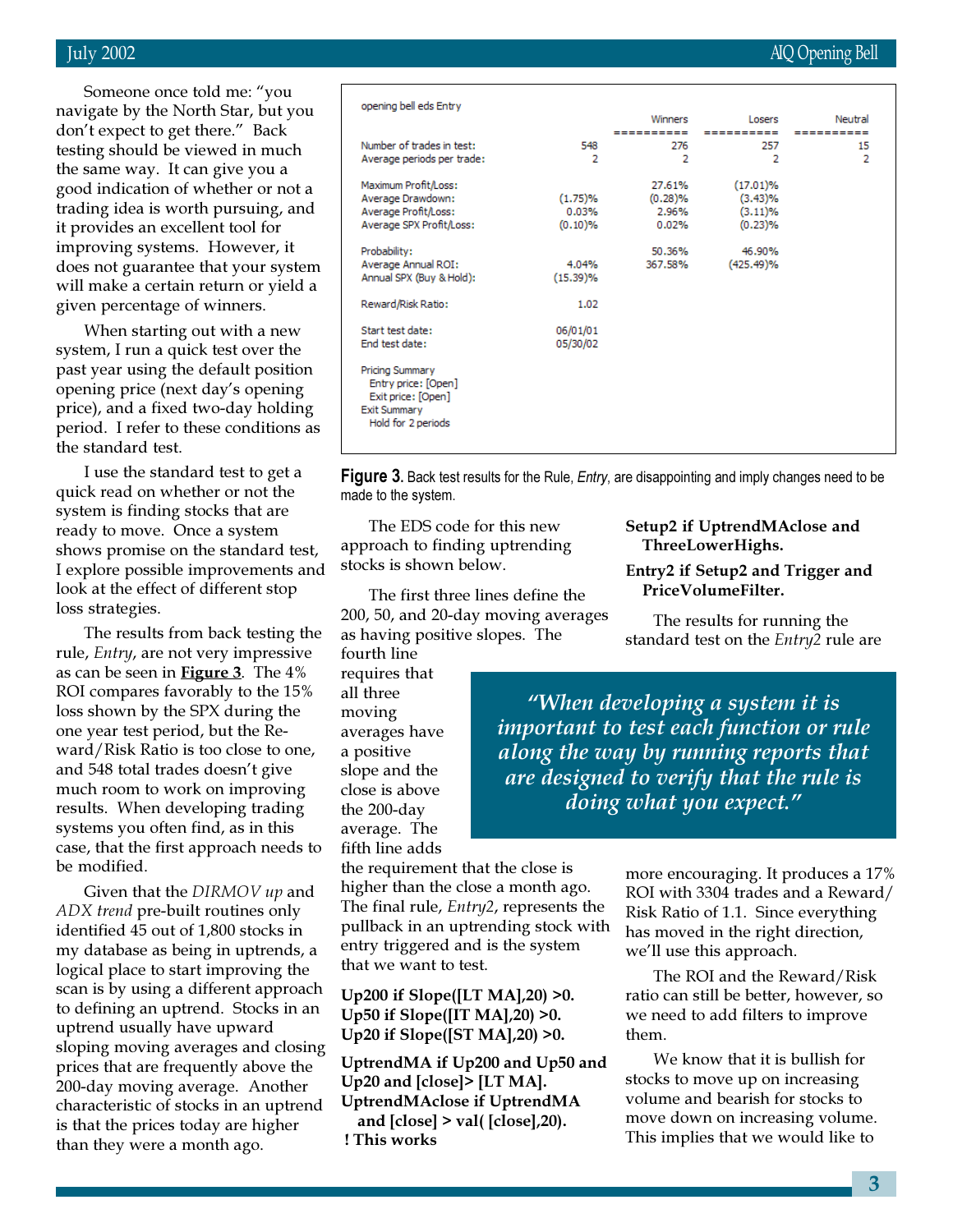#### AIQ Opening Bell July 2002

e-

.

when you have an idea like this it is see low volume on all three of the pullback days identified by the scan. The great thing about EDS is that easy to t add to o theory is rule to b the last 1

#### **LVYeste**  $\leq$  [Vc LV2DaysAgo if Val([Volume],2)

< [Volume ESA]. LV3DaysAgo if Val([Volume],3)

LowVpullback if LVYesterday and

#### Entry3 if Entry2 and LowVpullback.

Running the standard back test on Entry3 shows a 37% ROI, 1120 trades, and a Reward/Risk Ratio of 1.26. We now have good evidence that low volume pullbacks improve the results for this system.

A characteristic we often notice in strong stocks is a rising relative strength. To add a requirement to our rule that the relative strength must have an upward slope over the

## AIQ Opening Bell Newsletter

David Vomund, Publisher G.R. Barbor, Editor P.O. Box 7530 Incline Village, NV 89452

AIQ Opening Bell does not intend to make trading recommendations, nor do we publish, keep or claim any track records. It is designed as a serious tool to aid investors in their trading decisions through the use of AIQ software and an increased familiarity with technical indicators and trading strategies. AIQ reserves the right to use or edit submissions.

While the information in this newsletter is believed to be reliable, accuracy cannot be guaranteed. Past performance does not guarantee future results.

For subscription information, phone 1-800-332-2999 or 1-775-831-2999.

© 1992-2002, AIQ Systems

| est. The code we need to                       | Average (                   |
|------------------------------------------------|-----------------------------|
| ur <i>Entry</i> 2 rule to test this            | Maximum                     |
| s shown below. The new                         | Average I                   |
| e tested is <i>Entry3,</i> shown in            | Average I<br>Average !      |
| line.                                          | Probabilit                  |
| erday if Val([Volume],1)<br><b>olume ESA].</b> | Average<br><b>Annual SF</b> |
|                                                | <b>Doward</b> <sup>ID</sup> |

< [Volume ESA].

## LV2DaysAgo and LV3DaysAgo.

|  | 1062 |
|--|------|
|  | 1033 |
|  | 990  |

past 30 trading days, we add the EDS code shown below:

#### StrongRS if Slope([RS Indx],30) > 0.

#### Entry4 if Entry3 and StrongRS.

Running the standard back test on Entry4 shows a 44% ROI with 1062 trades and a Reward/Risk Ratio of 1.31, as shown in **Figure 4**.

After the initial back test, I varied the holding period from two days to twenty days to see how sensitive the system is to the holding period. The results are shown in the above table. It appears that the system finds stocks with a nice twoday pop, and with a good stop loss strategy may be suitable for swing

trades of up to a week. With longer holding periods the results trail off. Nothing rises forever, especially in 2002.

At this point the system shows some promise as a short-term trading tool. However, the simulation still uses the EDS defaults for position opening price (next day's open) and position closing price (following day's open). In real life, it is more likely that the trader would enter on the higher of the set up day's high or the next day's opening plus an amount for slippage.

Making this change to the back test (using a slippage amount of 15 cents) improves the annual ROI to

| opening bell eds Entry4                                                                            |          |            |              |         |  |
|----------------------------------------------------------------------------------------------------|----------|------------|--------------|---------|--|
|                                                                                                    |          | Winners    | Losers       | Neutral |  |
|                                                                                                    |          |            |              |         |  |
| Number of trades in test:                                                                          | 1062     | 558        | 489          | 15      |  |
| Average periods per trade:                                                                         | 3        | 2          | з            | 2       |  |
| Maximum Profit/Loss:                                                                               |          | 25.26%     | (22.42)%     |         |  |
| Average Drawdown:                                                                                  | (1.39)%  | $(0.31)\%$ | (2.66)%      |         |  |
| Average Profit/Loss:                                                                               | $0.36\%$ | 2.89%      | (2.52)%      |         |  |
| Average SPX Profit/Loss:                                                                           | (0.13)%  | 0.07%      | (0.35)%      |         |  |
| Probability:                                                                                       |          | 52.54%     | 46.05%       |         |  |
| Average Annual ROI:                                                                                | 43.86%   | 360.54%    | $(294.03)\%$ |         |  |
| Annual SPX (Buy & Hold):                                                                           | (15.02)% |            |              |         |  |
| Reward/Risk Ratio:                                                                                 | 1.31     |            |              |         |  |
| Start test date:                                                                                   | 05/31/01 |            |              |         |  |
| End test date:                                                                                     | 05/29/02 |            |              |         |  |
| Pricing Summary<br>Entry price: [Open]<br>Exit price: [Open]<br>Exit Summary<br>Hold for 2 periods |          |            |              |         |  |
|                                                                                                    |          |            |              |         |  |

Figure 4. Results of initial back test of trending stock strategy. Test was run on a database of about 1,800 stocks over a one-year period from June 2001 through May 2002 with a fixed 2-day holding period.

| Holding<br>Period | Number of<br><b>Trades</b> | Percent<br><b>Winners</b> | Annual<br><b>ROI</b> |
|-------------------|----------------------------|---------------------------|----------------------|
| 2                 | 1062                       | 51                        | 44%                  |
| 4                 | 1033                       | 53                        | 29%                  |
| 6                 | 990                        | 51                        | 31%                  |
| 10                | 937                        | 53                        | 12%                  |
| 20                | 820                        | 55                        | 4%                   |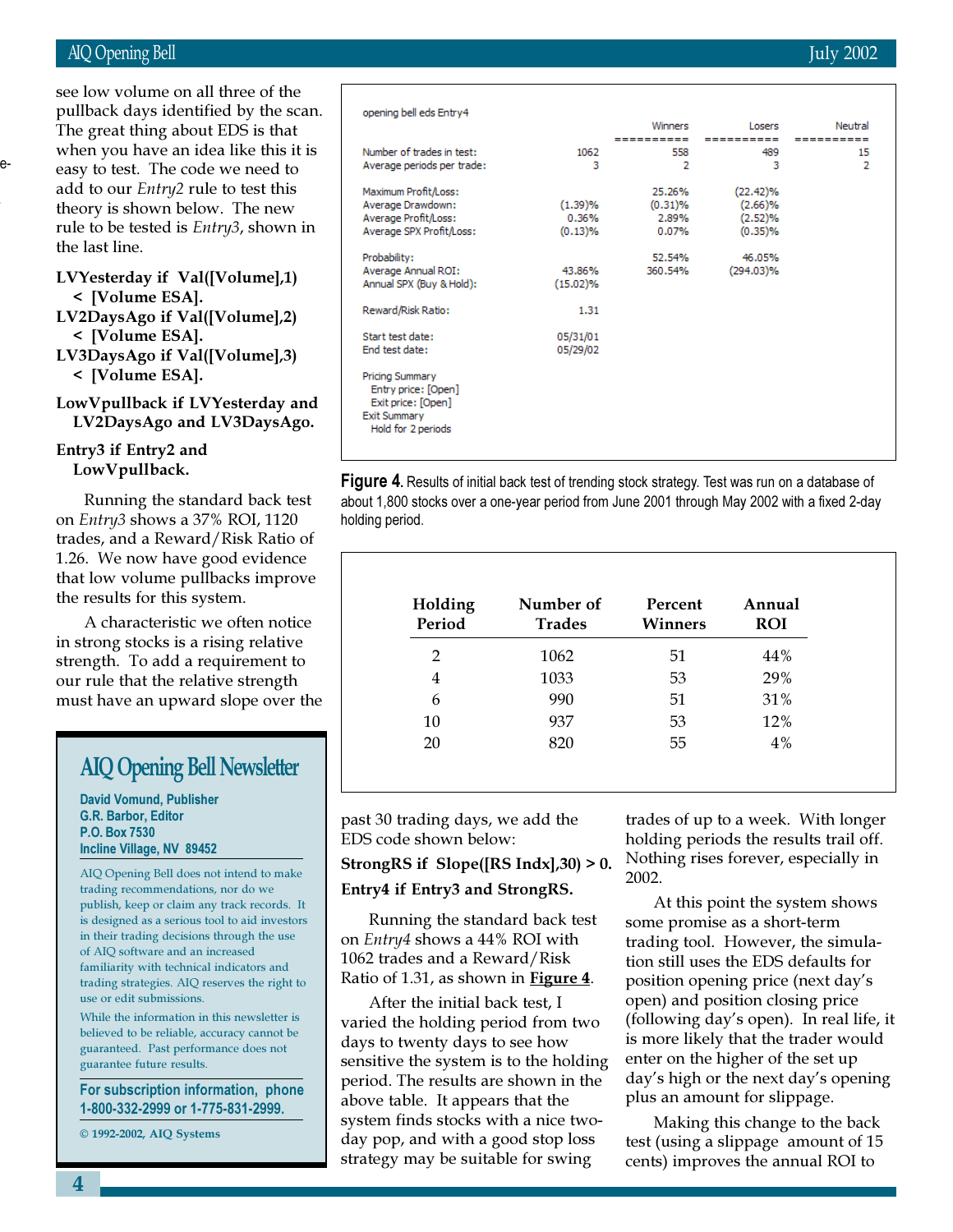57% and the Risk Reward Ratio to 1.34, as compared to the values of 44% and 1.31 shown in Figure 4. This is starting to be interesting, especially given the difficult market conditions of the past year for long side trading.

These different strategies can affect the risk and return profile of the system, and should be matched to the traders' style and the amount of time they have available to monitor the market. While the results of this system can be improved by

"The wide variance between the bull and bear performance illustrates the reason for having a number of scans available in your trading cockpit. I use an analysis of current market conditions and trends to select the most appropriate of the scans for trading the next day"

The trader may also use a number of different stop strategies: the low of the set up, a trailing stop under the low of one or two days ago; a fixed capital protect of 2%, 5%, or 8%; selling after a gain of 5% or two days; trendlines on the 30 or 60 minute charts; support and resistance on the 60 minute charts; etc.

using different stop strategies, the advantage of the fixed two-day holding period approach is that it does not require full time monitoring and it shows reasonable returns even in the

difficult market conditions of the past year.

For recent market conditions, this system shows interesting returns on the long side. However, during bull market runs the system can show more than double the results discussed above. During the Q4 run of 2001 the rule, Entry4, back tests well, showing a 92% ROI with a

#### STOCK DATA MAINTENANCE

#### The following table shows stock splits and other changes:

| <b>Stock</b>      | Ticker      | Split | Approx. Date |
|-------------------|-------------|-------|--------------|
| Berkley           | <b>BER</b>  | 3:2   | 07/03/02     |
| Coach Inc.        | <b>COH</b>  | 2:1   | 07/05/02     |
| Smith Int'l       | SH.         | 2:1   | 07/09/02     |
| Interchange Fin'l | <b>IFCJ</b> | 3:2   | 07/15/02     |
| MBNA Corp.        | <b>KRB</b>  | 3:2   | 07/16/02     |
| Midland Co.       | <b>MLAN</b> | 2.1   | 07/17/02     |

#### Trading Suspended:

Arch Wireless (AWIN), Bethlehem Steel (BS), Lands End (LE), NRG Energy (NRG), Remington Oil & Gas (ROIL)

#### Name Changes:

Mazel Stores (MAZL) to Odd Jobs Stores (ODDJ) Morgan Stanley Dean Witter (MWD) to Morgan Stanley (MWD) Reward/Risk Ratio of 1.60.

It is also important to note that the system shows poor returns during bear markets. During the April to June decline of 2002, the system showed an ROI of –16%. This was better than the NASDAQ, but not something you would want to trade.

The wide variance between the bull and bear performance, as outlined above, illustrates the reason for having a number of scans available in your trading cockpit. This system is similar to one of the 10 bullish scans that I run every evening, along with 5 bearish scans. I use an analysis of current market conditions and trends to select the most appropriate of the scans for trading the next day.

Opening Bell readers can download the EDS file from AIQ's web page at www.aiqsystems.com. Click on Educational Products and Opening Bell. Be sure to set your ST MA indicator to 20 days, the IT MA to 50 days, and LT MA to 200 days before running a scan.

If you have thoughts regarding this approach, or would like to share trading strategies and ideas, you can reach me through the contact form on my web site at www.daisydogger.com.

## **All Day Seminar with AIQ Chief Analyst David Vomund**

October 23rd, New York During NYC Money Show

For more information visit **www.aiqsystems** or call **800-332-2999**.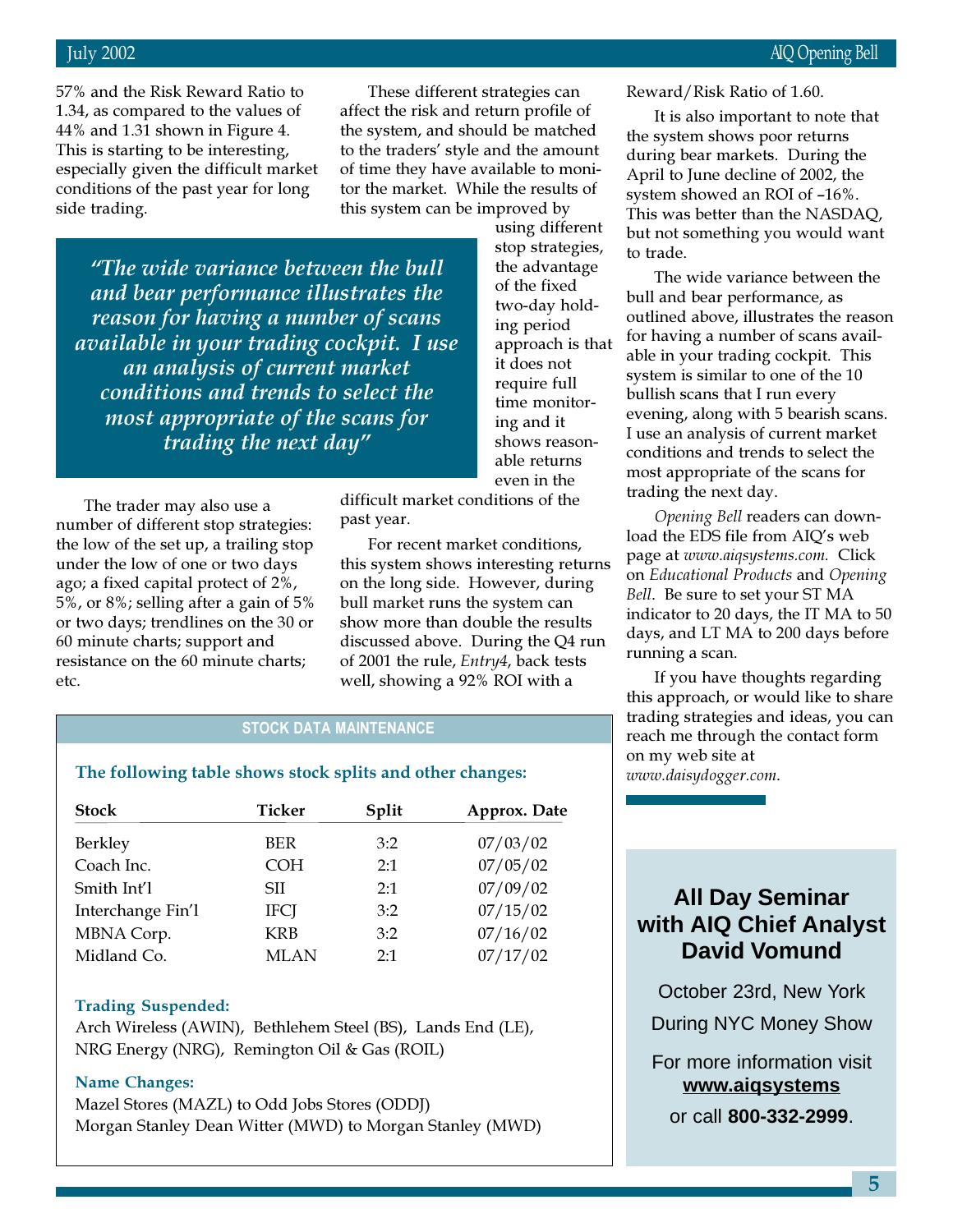## Dogs Strategy Update

## In Bear Market, Dogs of the S&P 100 Rose in Value While S&P 500 Fell

#### By David Vomund

t this stage of the bear market, investors are getting back to basics. Momentum investing is out of favor and the focus has switched to fundamental t this stage of the bear<br>
market, investors are<br>
getting back to basics.<br>
Momentum investing<br>
is out of favor and the<br>
focus has switched to fundamental<br>  $\frac{1998 \text{ Openi}}{1998 \text{ Openi}}$ 

analysis. With AIQ, it is easy to use both fundamental and technical analysis.

In this article, we'll update the "Dogs" strategy that we first presented in the March 1998 Opening Bell. Next month, we'll use AIQ's Fundamentals module (which is built into TradingExpert Pro) to build a list of fundamentally attractive stocks that we can then run our mechanical trading models on.

In the mid 1990s, the Dogs of the Dow investing strategy gained great popularity. Mutual funds were formed to follow that specific strategy. Its popularity waned in the late 1990s as growth investing became the rage. The Dogs of the Dow strategy is a value strategy so it

stocks for an entire year.

In the March 1998 Opening Bell, we took the concept of the Dogs of the Dow strategy and modified it to comprise a broader set of large-cap stocks. Our concern was that too many people were following the Dogs of the Dow strategy and for that reason it would stop working. Since the strategy relies on choosing stocks with

high yields, in our modified ap-

"In 2000 and especially in 2001, value investing was in favor and the Dogs of the S&P 100 strategy outperformed the S&P 500. While the S&P 500 fell nearly 12% in 2001, the Dogs strategy rose 19%."

underperformed badly at the height of the bubble. Since then, its performance relative to the S&P 500 has improved.

The key to this strategy is that the stocks that are purchased are all high-yielding well known stocks. The strategy buys those stocks in the Dow that have the highest yield and

the highest yielding stocks in the S&P 100 index (otherwise known as OEX).

proach we picked

This is how our Dogs of the S&P 100 strategy works: On January 2 of each year, we purchase

the 10 highest yielding stocks in the S&P 100 and hold them for an entire year, at which time a new list of high yielding stocks is purchased.

**Table 1** shows the yearly returns of our Dogs of the S&P 100 strategy. Dividends are included in these returns. Notice that the average yearly return for Dogs of the S&P

| . . | ٦. |  |  |
|-----|----|--|--|
|     |    |  |  |

**Dogs of the S&P 100 Yearly Returns**

| Year                          | Dogs<br>Return (%) | <b>S&amp;P 500</b><br>Return (%) |  |  |
|-------------------------------|--------------------|----------------------------------|--|--|
| 1995                          | 32.65              | 37.58                            |  |  |
| 1996                          | 16.23              | 22.96                            |  |  |
| 1997                          | 27.34              | 33.36                            |  |  |
| 1998                          | 4.77               | 28.58                            |  |  |
| 1999                          | 4 72               | 21.04                            |  |  |
| 2000                          | 9.35               | $-9.1$                           |  |  |
| 2001                          | 19.40              | $-11.89$                         |  |  |
| 2002                          | 0.25               | -7.44                            |  |  |
| $Average =$                   | 14.34              | 14.39                            |  |  |
| Updated through June 19, 2002 |                    |                                  |  |  |

100 strategy is about the same as the yearly return of the S&P 500. The return from the Dogs strategy, however, is more stable than a buyand-hold approach. Over the  $7\frac{1}{2}$ year time period, there wasn't a single down year.

Looking closely at the returns in Table 1, the Dogs strategy performed poorly in 1998 and 1999 when growth investing was the preferred style. In 2000 and especially in 2001, value investing was in favor and the strategy outperformed the S&P 500 both years.

While the S&P 500 fell nearly 12% in 2001, the Dogs strategy rose 19%. Thus far in this bear market, this year is the toughest as the Dogs strategy is unchanged.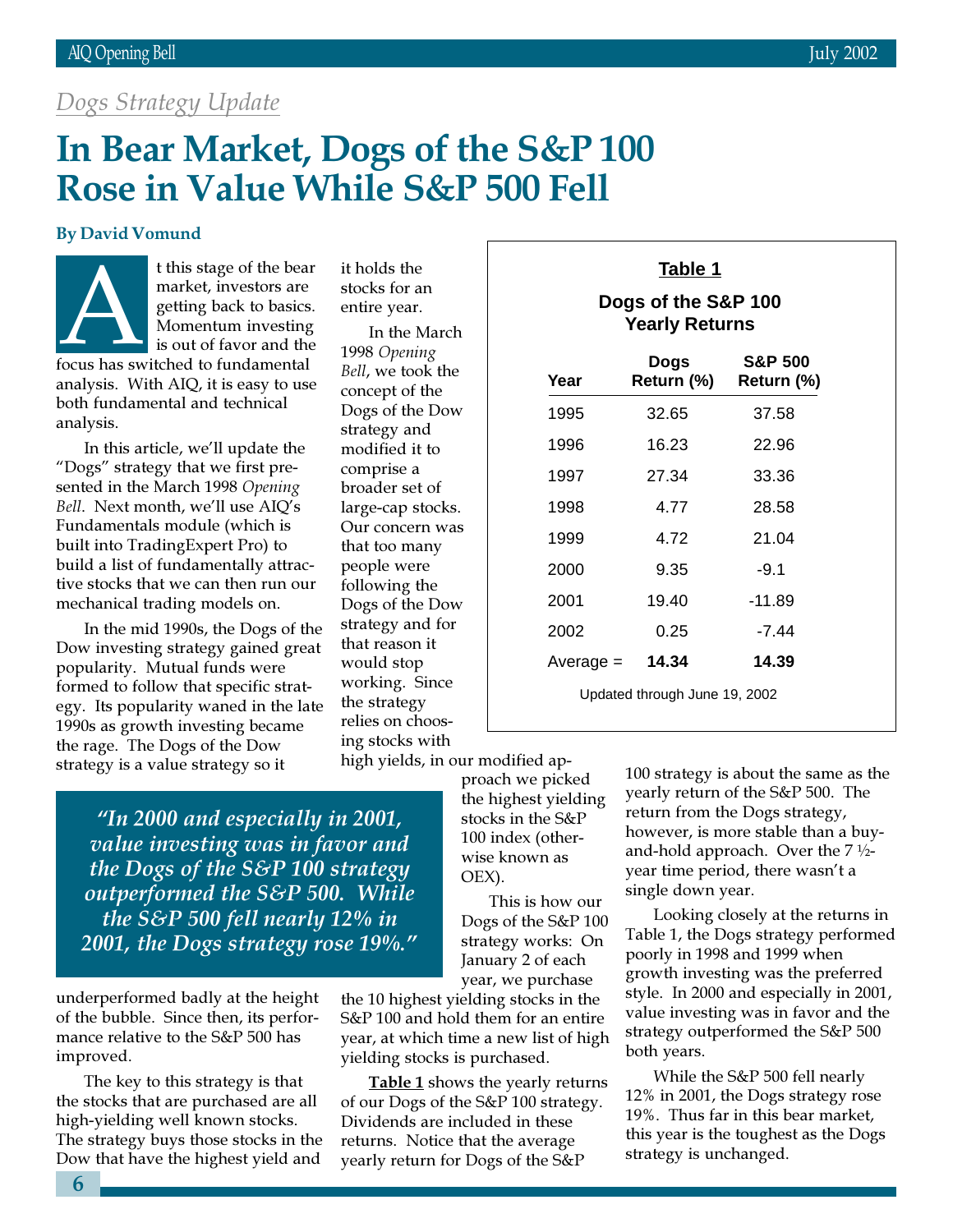**Figure 1** shows an index of the Dogs stocks along with the S&P 500. The overall pattern for the two indexes is similar but closer examination shows why the Dogs of the S&P 100 strategy is outperforming this year. In May and June, the S&P 500 trended lower but the Dogs index was flat.

A listing of the stocks that make up the 2002 Dogs of the S&P 100 are shown in  $Table 2$ . For this strategy, these stocks are held through the rest of this year. AIQ users may also choose to individually analyze these stocks during times when value investing outperforms growth investing.

At the start of next year, the 2002 Dogs of the S&P 100 stocks are sold and a new set of stocks are purchased based on their dividend yields. A listing of the S&P 100 stocks can be found on Standard & Poor's web site at www.spglobal.com. This site also lists the S&P 500 stocks and their corresponding industry groups.

To get the yield for each S&P 100 stock, you can either look up each stock individually in the Wall Street Journal or you can use AIQ's Fundamentals module to automatically retrieve and sort the yield data. You cannot retrieve historical fundamental data so it is important to download the yield data after the market closes on December 31. We'll cover the use of AIQ TradingExpert Pro's Fundamentals module next month.

At the start of next year, we'll update the performance of the Dogs of the S&P 100 strategy, and we'll list the new set of Dogs of the S&P 100 stocks.

David Vomund publishes VIS Alert, a weekly investment newsletter. For a sample copy of the newsletter, call 775- 831-1544 or go to www.visalert.com.

# a<sup>H</sup>H1HH<sub>a</sub> ™<sub>™™™</sub> u

יו<sub>ואו</sub>ייט<sup>יון</sup><br>ל<sup>ייט</sup>ווייט

⊒ 図面

Draw Explore TagList Window Help

00065 06/19/02 (9 - 62)

P

 $\frac{0}{0}$ 

 $ER$  4

田川

For Help, press F1

**BISPX 06/1** SLP 500 (Daily) որ հայտար<br>Մ<sup>11</sup> հեռական<br>Կառանանան

<u>elaksi wa wwww elektri alalaisi j</u>



**RUHTLIH** 

ù

### **Table 2 2002 Dogs of the S&P 100**

| Ticker     | <b>Stock Name</b>           | Yield | <b>Return</b> %<br>(thru 6/19) |
|------------|-----------------------------|-------|--------------------------------|
| MO.        | <b>Philip Morris</b>        | 5.1   | 19.83                          |
| GМ         | General Motors              | 4.1   | 15.93                          |
| FBF        | Fleet Boston Financial      | 3.8   | $-8.16$                        |
| BAC.       | <b>Bank America</b>         | 3.8   | 17.16                          |
| F          | Ford Motor                  | 3.8   | 4.83                           |
| DD         | <b>DuPont</b>               | 3.3   | 4.49                           |
| CVX        | Chevron Texaco Corp.        | 3.1   | $-3.36$                        |
| EMR        | Emerson Electric            | 2.7   | $-1.26$                        |
| <b>BMY</b> | <b>Bristol Myers Squibb</b> | 2.2   | $-48.49$                       |
| SBC        | <b>SBC Communications</b>   | 2.6   | $-20.25$                       |

#### July 2002 AIQ Opening Bell

 $-1012$ 

**LIOIX** 

115.2

112.64 110.08 10752 104.98 102.4 99.84

回网目

 $\Box$ 

1177.6

1152 1126.4 1100.8 1075.2 1049.6 1024 99R.4

0 ESI =

Tagist

Disconnected